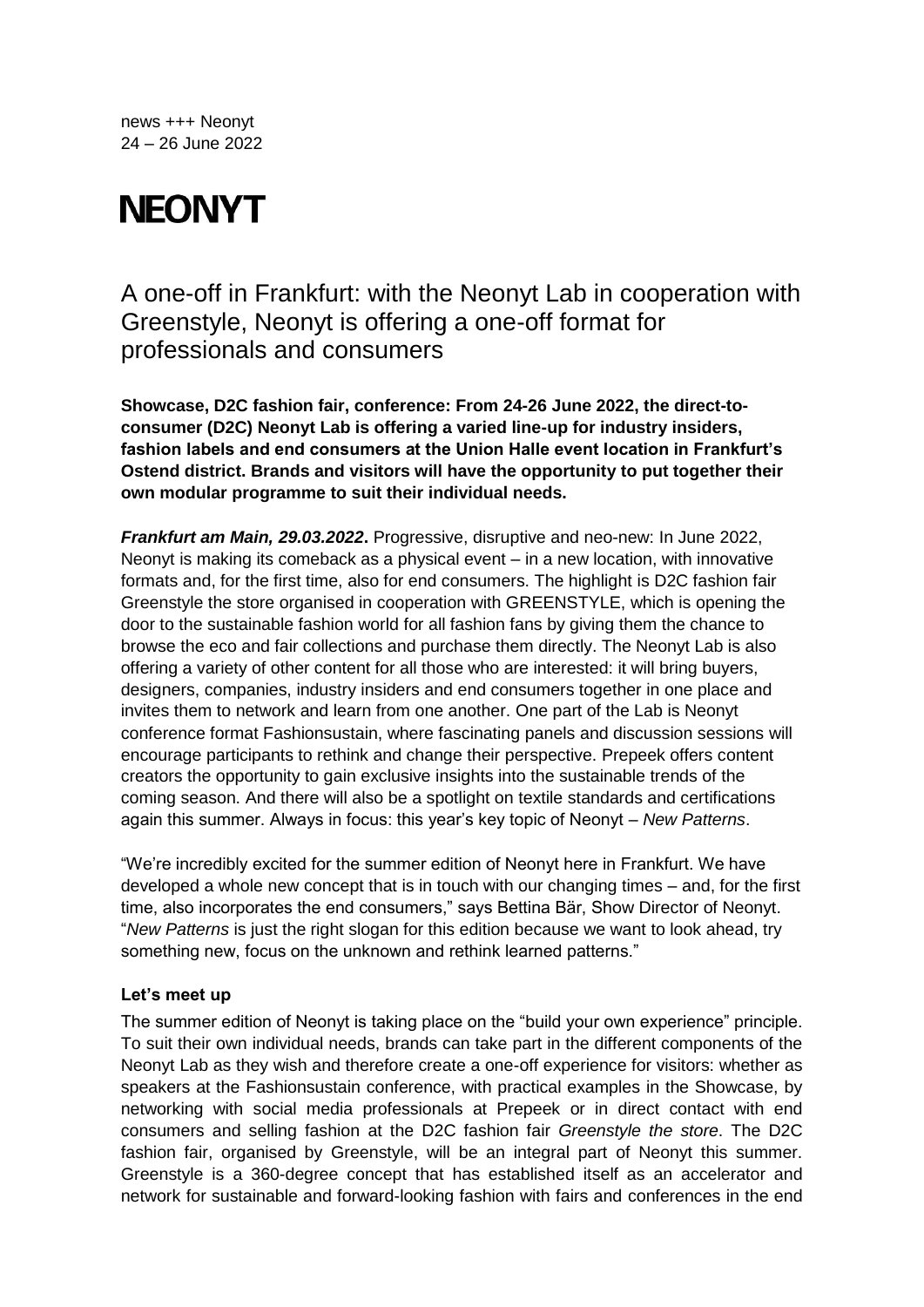consumer sector in Munich, Bolzano (South Tyrol), Amsterdam and Frankfurt and well as at its Munich store.

"We can't wait to be a part of Neonyt with our format. It's a real win-win for the industry that Neonyt is opening itself up to end consumers in June 2022 and contributing its innovative ideas to help transform consumer behaviour and the textile industry," says Mirjam Smend, CEO and founder of the Greenstyle Munich Fair and Conference. "We already enjoy a longstanding friendship with Neonyt and it will do us all good to finally see each other and catch up in person again. After all, together we can achieve even more."



Neonyt Lab

The Neonyt Lab is taking place from 24 to 26 June 2022.

## **Press releases & images:**

[www.neonyt.com/press](http://www.neonyt.com/presse)

## **Social media:**

Instagram: [instagram.com/neonyt.fashion](https://www.instagram.com/neonyt.fashion/?hl=de) Facebook: [facebook.com/Neonyt.fashion](https://www.facebook.com/Neonyt.fashion) LinkedIn:<https://www.linkedin.com/showcase/neonyt/> YouTube: [youtube.com/c/NeonytFashion](https://www.youtube.com/channel/UCE_ZndkajfpgcZCAWaoBBvQ)